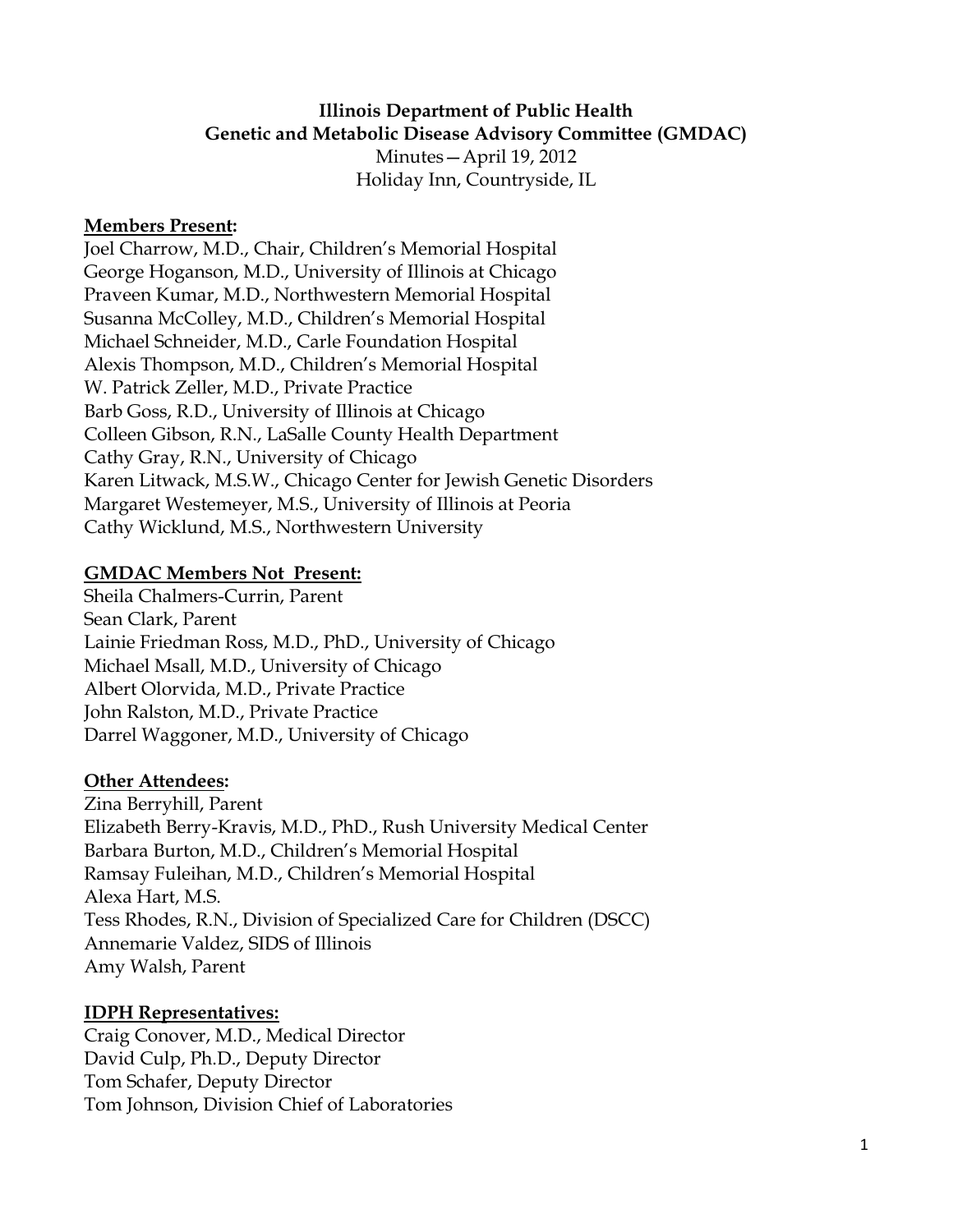George Dizikes, Ph.D., Acting Chief Newborn Screening Laboratory John Nawrocki, PhD, Molecular Laboratory Mike Petros, Dr. P.H., Newborn Screening Laboratory Elizabeth Paton, J.D., Legal Services Maureen McBride, Division of Laboratories

#### **Genetics/Newborn Screening Program:**

Claudia Nash, Program Administrator Tracey Kreipe, Nurse Consultant Shannon Harrison, Nurse Consultant Barbara DeLuka, Nurse Consultant Heather Shryock, Data Manager Margie Nelson, Intern University of Illinois, Springfield Dennis Tiburzi, Intern University of Illinois, Springfield

#### **Introductions and Comments:**

The meeting was called to order at 10:10 a.m. Following introductions, the minutes of the October 27, 2011 fall meeting were approved.

### **Bylaws – Review of Changes:**

Claudia Nash discussed appointments and term limits, and announced that three members' terms will end this year, Barb Goss, Dr. Waggoner, and Dr. Olorvida. Drs. Waggoner and Olorvida have reached the membership term limit. Recommendations for new members to fill the openings for a dietician, geneticist, and primary care physician were encouraged and may be submitted to Claudia.

### **Subcommittee Reports:**

### **Newborn Screening and Laboratory Subcommittee (NSLS)**

A copy of the NSLS March 8, 2012 meeting minutes were provided to members, and Dr. Hoganson summarized the meeting for the group. The Newborn Screening Laboratory is evaluating a new non-derivatized sample preparation for tandem mass spectrometry (MS/MS) screening, and cut-off values for MS/MS results will be adjusted as necessary. The CF Collaborative has been informed that a new cystic fibrosis DNA mutation panel will be implemented later this year. MS/MS technology will be implemented for lysosomal storage disorders (LSD) screening. The need for institutional review board (IRB) review and approval for the LSD pilot was discussed due to concerns expressed at prior Advisory Committee meetings by some members, who felt LSD testing was research, requiring informed consent. Statewide screening for severe combined immune deficiency (SCID) will require high throughput PCR testing on a multiplex system, and IDPH is working to resolve equipment procurement issues, although pilot testing of a limited number of samples is feasible using currently available equipment. Based on guidelines from the Clinical Laboratories Standards Institute, NSLS members voted to send a recommendation for collection of a routine third newborn screening sample at day 28 of life for babies born at less than 34 weeks and/or weighing less than 2000 grams to all prenatal hospitals. A copy of the letter and the algorithm were provided to members.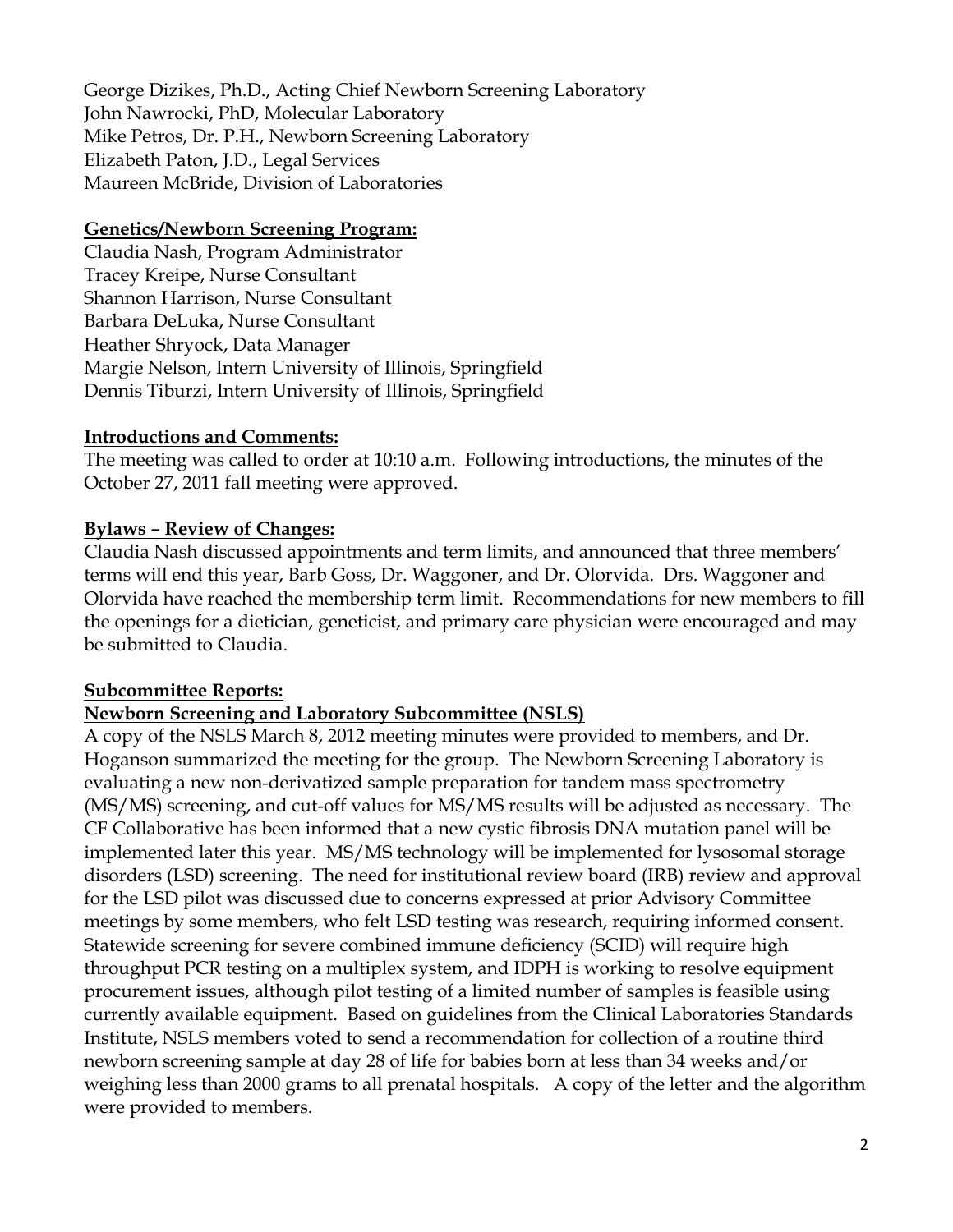### **Newborn Screening Expansion Subcommittee (NSES)**

There have been no requests for review of disorders to be added to the newborn screening test panel, and no additional meetings of the NSES since the October 3, 2011 meeting.

# **Critical Congenital Heart Disease (CCHD) Work Group**

Dr. Kumar informed members that the Illinois CCHD Work Group is focusing on identifying the newborn population to be included in the CCHD screening (well baby/NICU baby), how the screening should be performed, education and training, follow-up for positive screens, data collection, billing and hospital reimbursement, and the need to identify false negative cases. Dr. Kumar noted that pulse oximetry protocols vary among the states that have initiated the screening, but that a CCHD work group appointed by the Secretary's Advisory Committee on Heritable Disorders in Newborns and Children has recommended screening for all babies born at  $\geq$  35 weeks gestation, and has established a protocol for the screening that the Illinois CCHD work group will encourage hospitals to adopt. There were questions from members about data collection of screening results and tracking false negative cases, and comments about the association between the genetic disorder, DiGeorge syndrome, which has immune deficiency complications. SCID screening may also detect DiGeorge cases and the CCHD often associated with this disorder. The Newborn Screening Program currently relies on the medical specialists for information about false negative cases in which babies have normal screening results, but are subsequently diagnosed with a newborn screening disorder, which would also occur with CCHD.

## **Cystic Fibrosis (CF) Collaborative**

Dr. McColley discussed the Collaborative efforts to review CF screening and diagnostic data and to reduce the percentage of sweat tests with quantity not sufficient (QNS) results. Dr. Le Grys from the CF Foundation (CFF) is providing site visits to labs offering newborn sweat testing in an effort to improve sweat testing and reduce the number of QNS results. The CLSI has also published guidelines for sweat testing of newborns and infants. Dr. McColley mentioned a national effort by the CFF to track late diagnosed CF cases and those not identified through newborn screening. Ninety percent of all CF patients receive care and treatment through CF Centers.

## **Newborn Screening Laboratory Report:**

## **Lysosomal Storage Disease Implementation Update**

Dr. Dizikes reported that a new MS/MS instrument has been received that will allow pilot training of staff for LSD pilot testing of de-identified samples by October 2012. The plan is to pilot test with de-identified samples prior to testing identified samples. This will allow time to resolve the IRB review of the research/informed consent issues regarding LSD screening.

# **Severe Combined Immune Deficiency Implementation Update**

Dr. Nawrocki reported that the validation testing for SCID screening has been optimized. The lab now has one high throughput DNA extractor and is participating in a CDC quality control program that will help determine the best cut-off values for SCID screening. A SCID pilot could be started in 2012, but statewide screening will require additional instruments due the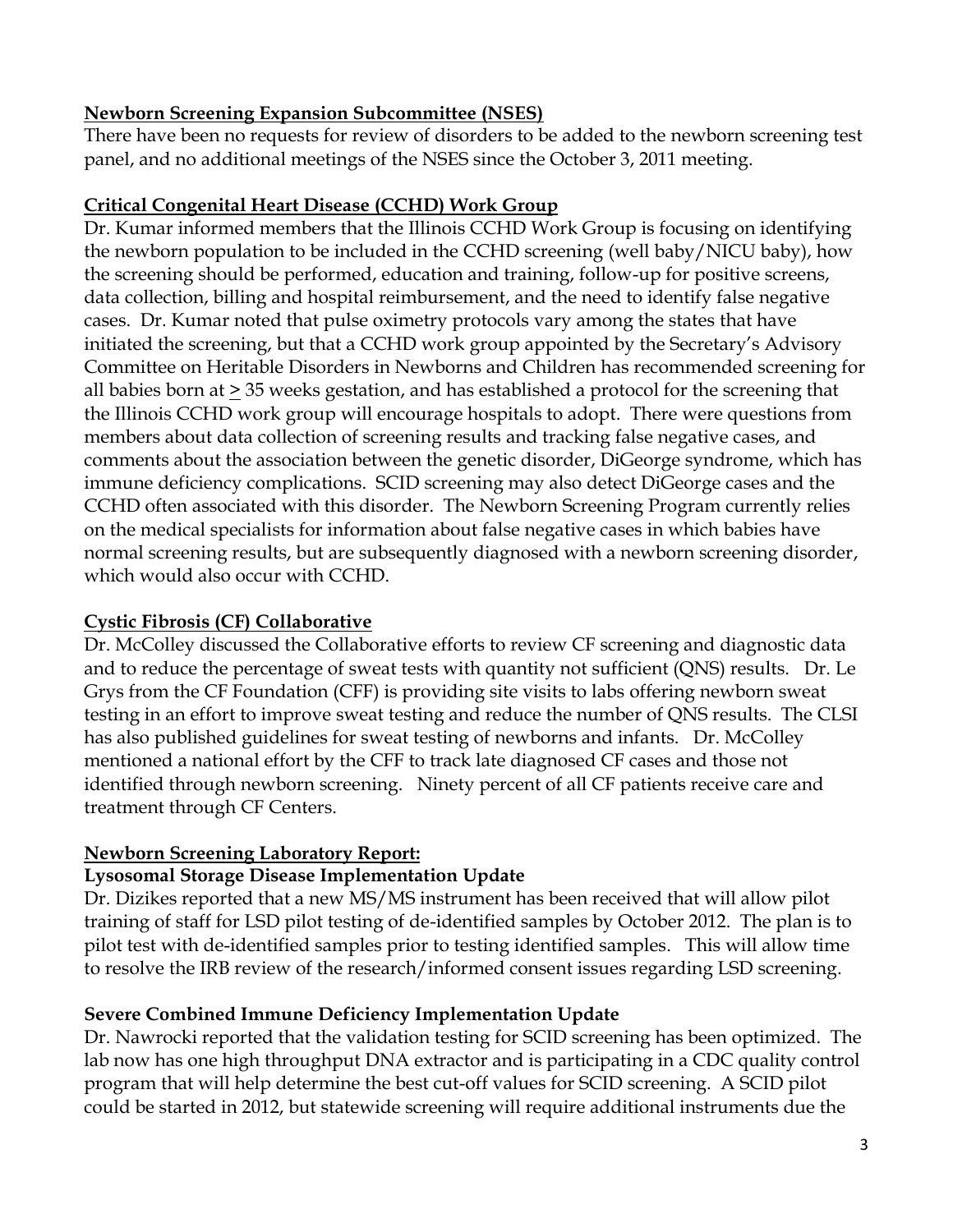high number of samples that must be tested on a daily basis. Four to seven additional instruments will be needed to initiate statewide SCID screening.

The Newborn Screening Laboratory has been able to hire three new employees who are currently being trained on MS/MS testing, and will be working with Perkin Elmer for LSD test training. The Life Cycle data system is still being developed to meet laboratory needs, and auto-faxing of laboratory reports to 63 perinatal hospitals was recently implemented. Turnaround-time for newborn screening testing is less than 4.5 days for most disorders and 3 days for endocrine disorders.

### **Newborn Screening Follow-Up Program:**

Claudia Nash introduced two new nursing staff members for the Program, and reported that due to several vacancies there is a forty percent reduction in the follow-up staffing level. Fact sheets on newborn screening disorders have been updated on the IDPH Web site, and members asked about Web site linkages with American College of Medical Genetics and other professional organizations offering newborn screening information for health care professionals and parents. This will be addressed by Program staff.

Process data on confirmed cases, abnormal screen cases and false negative cases is being compiled and evaluated for calendar years 2010 and 2011. Quality assurance reports regarding newborn screening specimen submission by perinatal hospitals was provided to the members. There was discussion about the Perinatal Network efforts to track and monitor hospitals performance and to encourage improvements in submission timeliness.

Currently, follow-up staff are participating in monthly national SCID conference calls. Staff will work to establish collaborative groups of pediatric hematologists and pediatric endocrinologists, similar to the current CF Collaborative group.

## **Genetic Grantee Update:**

Genetics grants for fiscal year 2013 will continue to be provided to medical genetics centers and to local health departments to support genetic services for children and adults, and to pediatric hematology centers to assist in providing services for individuals with sickle cell diseases, most likely at the current funding level.

### **Reports from Partners:**

### **Sudden Infant Death Services (SIDS) of Illinois**

Annamarie Valdez expressed gratitude for continued IDPH grant funding. She announced that 126 perinatal hospitals will now be required to distribute "Safe Sleep" and SIDS information to all new parents. The organization continues to provide "SIDS" trainings to daycare centers and offers baby cribs to parents in need of safe sleep items.

## **Division of Specialized Care for Children**

Tess Rhodes provided DSCC folders with new information about services, and stressed that any questions about services should be directed to her or the local DSCC sites provided in the brochures. She informed members that family travel assistance for treatment or evaluations